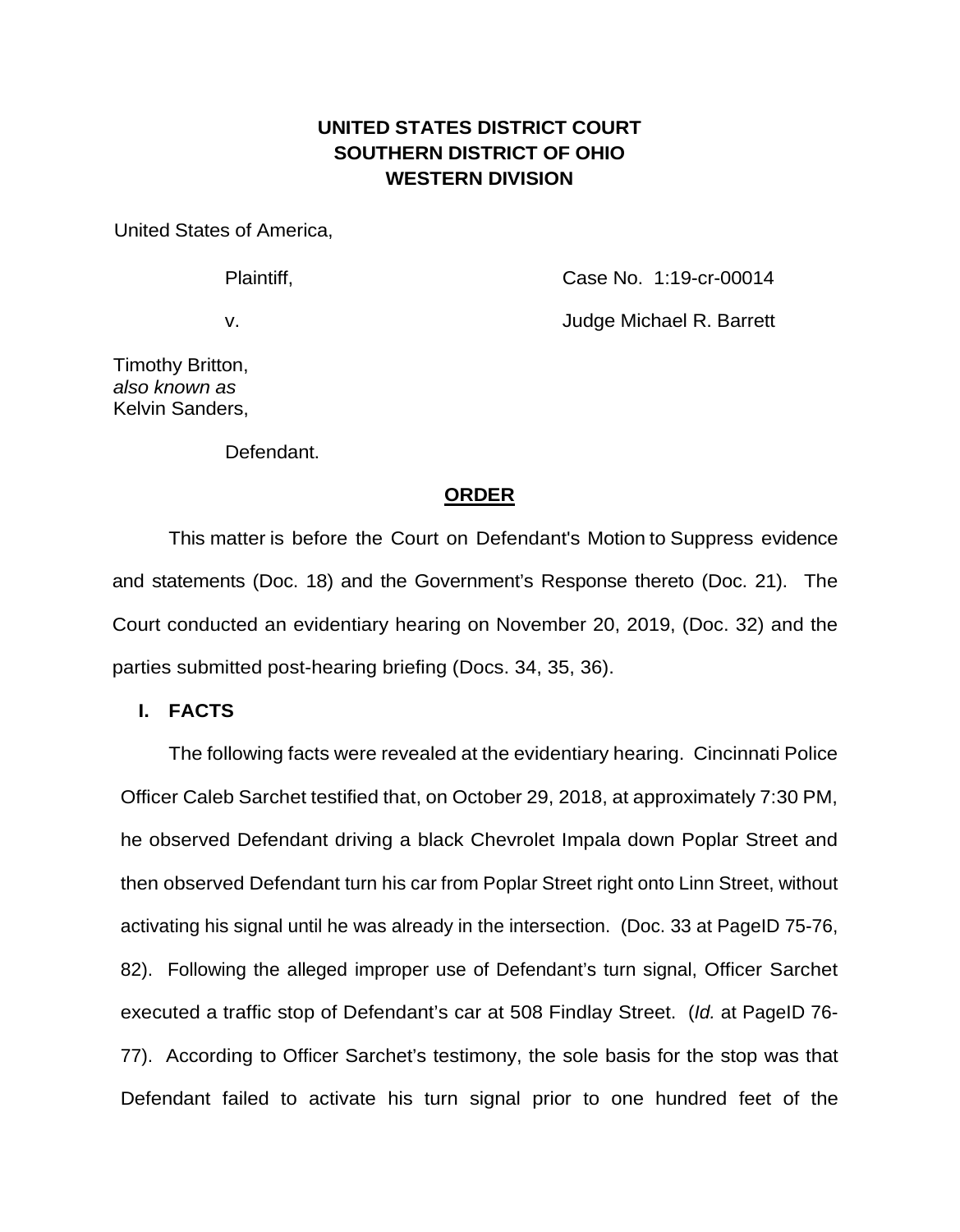intersection. (*Id.* at PageID 30).

The parties agree on the following facts in their briefing. *Compare* (Doc. 18 at PageID 31-32), *with* (Doc. 21 at PageID 40-41). After initiating the traffic stop, Officer Sarchet approached Defendant's car and requested that Defendant roll down the car's tinted windows. *Id.* When Defendant ultimately complied, Officer Sarchet allegedly smelled the odor of marijuana emanating from the car and observed a digital scale with what looked like drug residue sitting in the cup holder in plain view. *Id.* Consequently, Officer Sarchet removed Defendant from the vehicle, frisked Defendant for weapons, and placed Defendant in the back of a police cruiser. *Id.* Officer Sarchet's subsequent search of Defendant's car recovered a digital scale, marijuana inside a plastic container in the center console, a .9mm Taurus pistol with the safety on, and nine rounds of ammunition. *Id.* While traveling to the Hamilton County Justice Center, Defendant allegedly told Officer Sarchet that the marijuana and pistol were his. *Id.*

Defendant was charged in state court with having a weapon under disability, carrying a concealed weapon, improper transportation of a firearm in a motor vehicle, drug paraphernalia, and drug possession. *Id.* He was also cited for having car window tint in violation of Ohio Revised Code § 4513.241 ("Rules governing materials used in windshields and windows; exceptions; records") and improper change of course in violation of Cincinnati Municipal Code § 506-80 ("Changing Course of or Stopping Vehicle"). *Id.* While these states charges were pending,<sup>[1](#page-1-0)</sup> the Government adopted the case for federal prosecution. *Id.* On February 13, 2019,

**.** 

<span id="page-1-0"></span><sup>&</sup>lt;sup>1</sup> A judge later dismissed the state charges.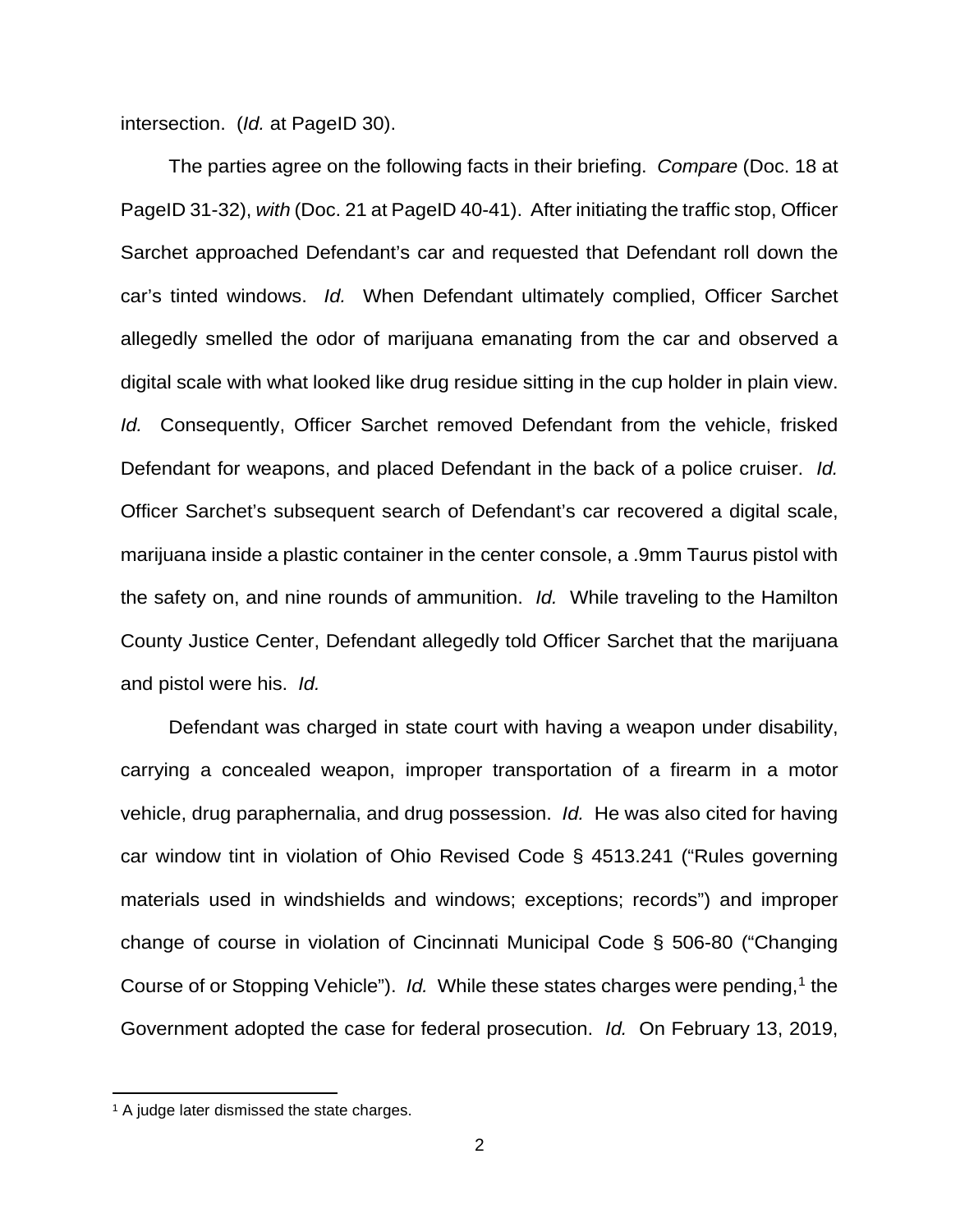a Grand Jury indicted Defendant on one count of being a felon in possession of a firearm in violation of 18 U.S.C. §§ 922(g)(1). (Doc. 1). Defendant filed the pending Motion to Suppress. (Doc. 18). On September 11, 2019, a Grand Jury returned a single-count superseding indictment against Defendant for violation of the same statute. (Doc. 27).

Defendant argues that he did not commit a traffic violation, the officer did not have probable cause to stop his car, the stop violated his Fourth Amendment rights, and all evidence seized and statements obtained as fruits of the unlawful stop must be suppressed. (Docs. 18, 34, 36). The Government responds that Defendant's act of turning his car from Poplar Street right onto Linn Street, without activating his signal until he was already in the intersection, which Officer Sarchet observed, violated CMC § 506-80 and gave Officer Sarchet probable cause to initiate the traffic stop. (Docs. 21, 35).

## **II. ANALYSIS**

 $\overline{a}$ 

The Fourth Amendment guarantees "[t]he right of the people to be secure in their persons, houses, papers, and effects, against unreasonable searches and seizures." U.S. Const. amend. IV. An ordinary traffic stop by a police officer is a "seizure" of one's "person" within the meaning of the Fourth Amendment. *United States v. Jackson*, 682 F.3d 448, 453 (6th Cir. 2012) (quoting *United States v. Blair*, 524 F.3d 740, 748 (6th Cir. 2008). "A police officer legally may stop a car when he has probable cause to believe that a civil traffic violation has occurred."[2](#page-2-0) *Blair*, 524 F.3d at 748; *United States v. Huff*,

<span id="page-2-0"></span><sup>2</sup> If there is an ongoing traffic violation, *e.g.*, an individual driving with a suspended license, the officer must have a reasonable suspicion that there is a traffic violation to stop a car. *U.S. v. Simpson*, 520 F.3d 531, 541 (6th Cir. 2008). "Every circuit—except for the Sixth Circuit—has held that reasonable suspicion suffices to justify an investigatory stop for a traffic violation." *United States v. Hawkins*, No. 3:19-CR-00110, 2019 WL 6050278, at \*1 (M.D. Tenn. Nov. 15, 2019). "The Sixth Circuit, however, applies 'the probable cause standard to "completed" misdemeanor traffic violations.'" *Id*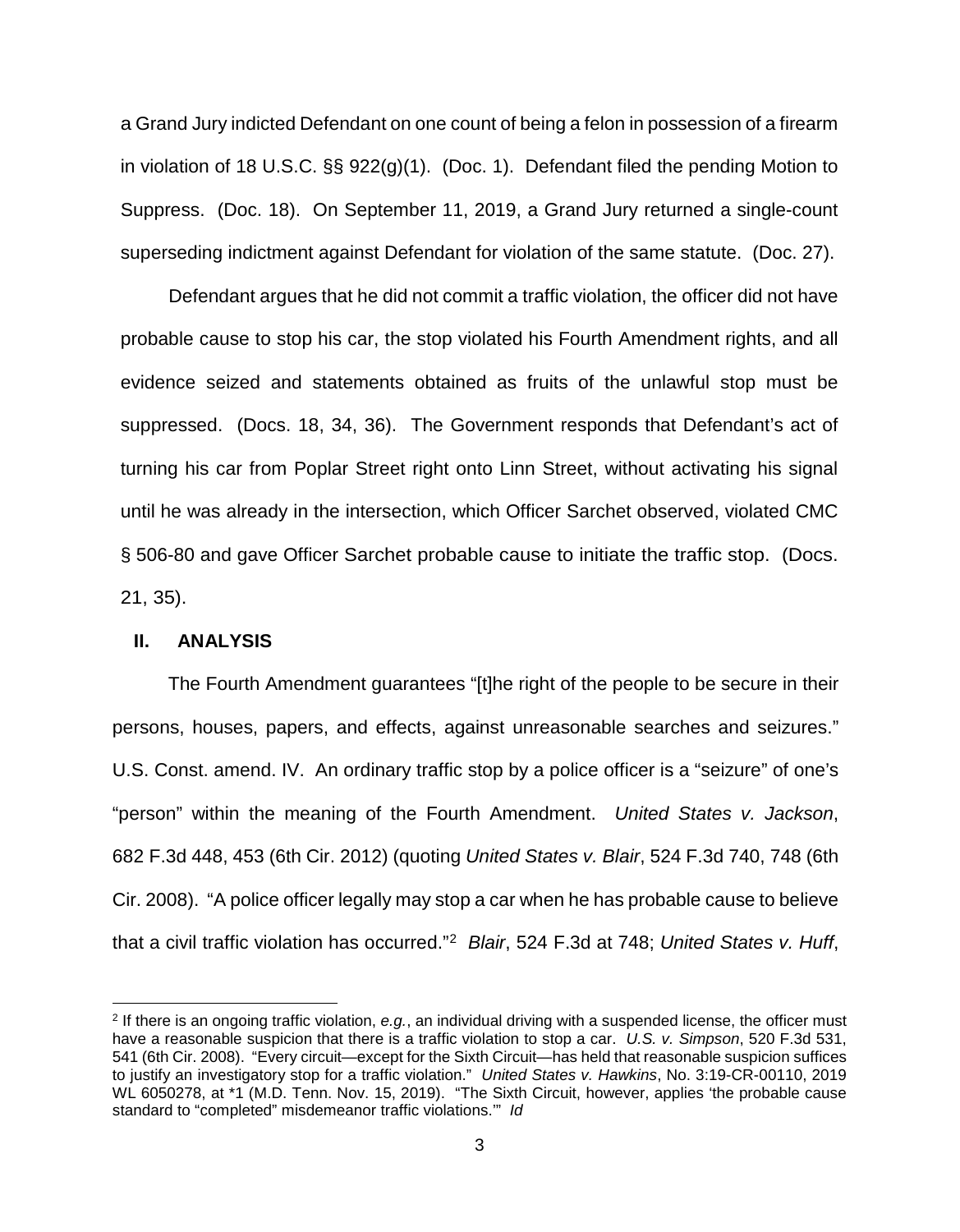630 F. App'x 471, 495 (6th Cir. 2015) (Barrett, J., sitting by designation, concurring).[3](#page-3-0)  The Sixth Circuit defines probable cause as "reasonable grounds for belief, supported by less than *prima facie* proof but more than mere suspicion." *United States v. Bennett*, 905 F.2d 931, 934 (6th Cir. 1990).

Although "a police officer that observes any traffic violation may stop the driver to issue a citation for the infraction," an investigative or pretextual stop is improper if no traffic violation has occurred. *United States v. Franklin*, No. 18-CR-20492, 2018 WL 6804154, at \*2-3 (E.D. Mich. Dec. 26, 2018) (citing *Blair*, 524 F.3d at 748 and *United States v. Huguenin*, 154 F.3d 547, 552-59 (6th Cir. 1998)). The inquiry before the Court is whether Officer Sarchet "'had an objectively verifiable reason' for pulling over Defendant's [car] in light of the facts and circumstances known to [Officer Sarchet] at the time of the stop." *Huff*, 630 F. App'x at 496 (quoting *United States v. Tullock*, 578 F. App'x. 510, 513 (6th Cir. 2014)).

Cincinnati Municipal Code § 506-80 provides, in pertinent part, that

No person shall turn a vehicle in an intersection unless the vehicle is in proper position upon the roadway as required in Section 506-84 . . . unless and until such movement can be made with reasonable safety. No person shall so turn any vehicle without giving an appropriate signal in the manner hereinafter provided in the event any other traffic may be affected by such movement.

(a) When required, a signal of intention to turn or move right or left shall be given continuously during not less than the last 100 feet traveled by the vehicle before turning.

Cincinnati Mun. Code § 506-80. Cincinnati Municipal Code § 506-84 ("Turning at

1

<span id="page-3-0"></span><sup>3</sup> In *Huff*, Judge Boggs "delivered the judgment of the court and issued an opinion that constitutes the opinion of the court except with respect to Sections II.A and II.B.1" and the undersigned "delivered a separate concurring opinion, in which" Judge Moore joined. *Huff*, 630 F. App'x at 474 ("To the extent that this opinion is inconsistent with the concurring opinion, the concurring opinion constitutes the opinion of the court.").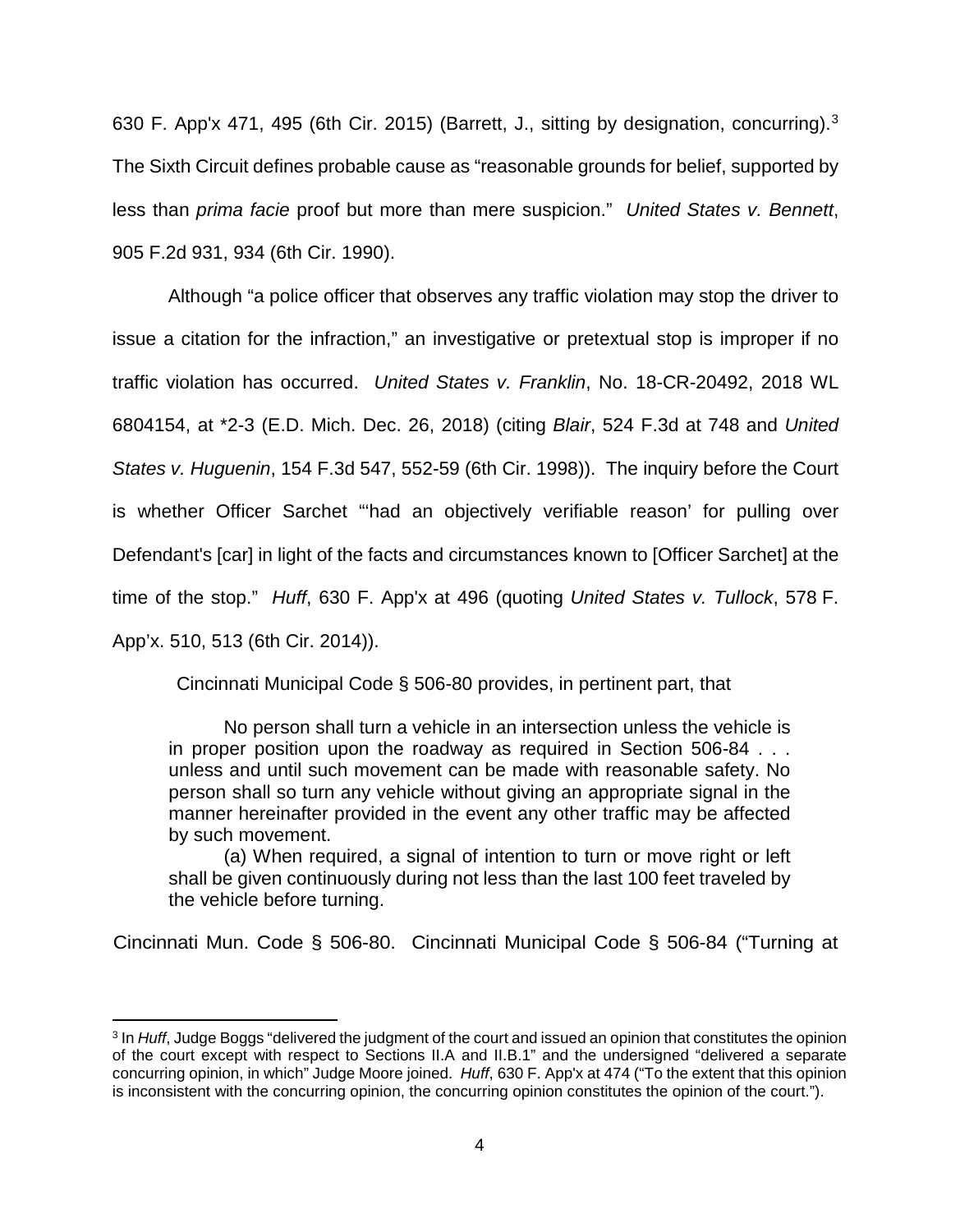Intersections") provides, in relevant part, that "[e]xcept as otherwise provided, the driver of a vehicle intending to turn at an intersection shall do so as follows: [] Approach for a right hand turn and a right hand turn itself shall be made as close as practicable to the right hand curb or edge of the roadway." Cincinnati Mun. Code § 506-84(a).

The video evidence from Officer Sarchet's cruiser camera reveals that Defendant activated his turn signal prior to approaching the stop sign at the intersection of Poplar Street and Linn Street and prior to turning from Poplar Street right onto Linn Street. (Govt. Exhibit 2). The video also show that Defendant's car approached that stop sign close to the righthand curb and that, after Defendant made the right turn, he proceeded in a legal manner for some distance and safely pulled to the curb when Officer Sarchet activated his police cruiser's overhead lights. (*Id.*). Moreover, the video reveals that Defendant completed the right-hand turn with reasonable safety and no other traffic might have been affected by his movement. (*Id.*). In short, the video evidence establishes that Defendant made the right turn at the intersection in accordance with CMC Sections 506-80 and 506-84 after coming to a complete stop.<sup>4</sup>

Based on the evidence in this case, the Court finds that Officer Sarchet did not have an objectively verifiable reason for pulling over Defendant's car at the time of the stop on October 29, 2018. *See Huff*, 630 F. App'x at 496; *Tullock*, 578 F. App'x. at 513. Consequently, Officer Sarchet did not have probable cause to believe that Defendant violated CMC § 506-80, the October 29, 2018 traffic stop was unlawful, and any evidence and statements obtained during that traffic stop must be suppressed as fruit

1

<span id="page-4-0"></span><sup>4</sup> In light of Officer Sarchet's testimony clarifying that the sole basis for the traffic stop was Defendant's alleged turn signal violation, (Doc. 33 at Page 30), the Court need not analyze whether Officer Sarchet had probable cause to belief Defendant violated Ohio Revised Code § 4513.241.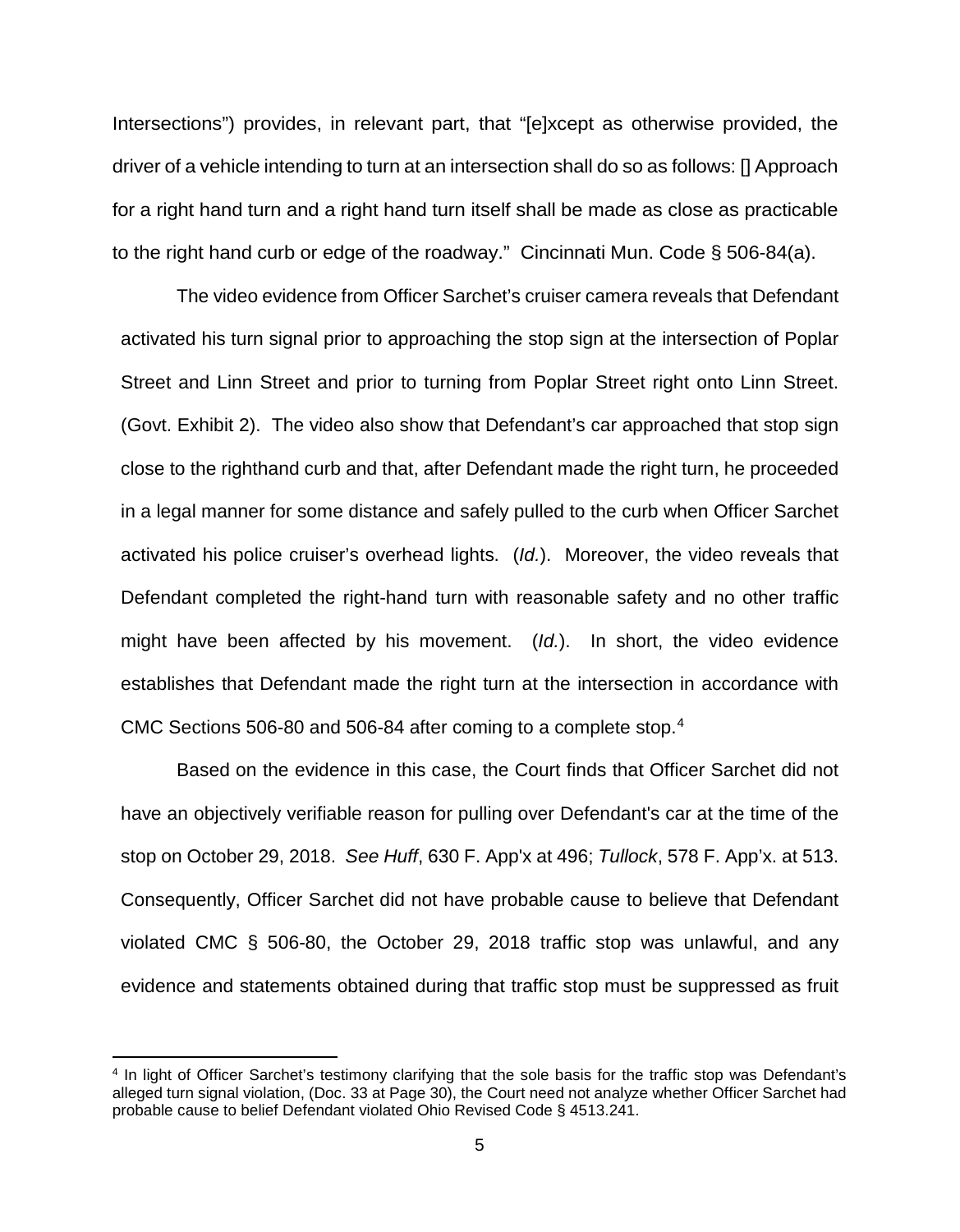of the poisonous tree. *See Huff*, 630 F. App'x at 495; *Jackson*, 682 F.3d at 453.

As a final matter, the Court finds the facts of the Supreme Court's decision in *Heien v. North Carolina*, 135 S. Ct. 530, 539 (2014), distinguishable from the facts of this case. In *Heien*, a police officer stopped a car that the defendant was a riding as a passenger in, in part, because the car only had one working brake light and the police officer incorrectly believed that only having one working brake light violated North Carolina law. *Id.* at 534-35. The Supreme Court held that that a police officer's objectively reasonable mistake of law can give rise to reasonable suspicion. [5](#page-5-0) *Id.* at 539- 40. In this case, Officer Sarchet stopped Defendant's car solely because he believed that Defendant violated CMC § 506-80. (Doc. 33 at Page 30). However, the video evidence reveals that Defendant did not do so. (Govt. Exhibit 2). Hypothetically, if a police officer's alleged sole basis for a traffic stop was that a defendant ran a "green light" (which is obviously not a traffic violation), the Court doubts that the Supreme Court would determine that police officer's action to be objectively reasonable, as disregard of fact and law are not the same as a mistake of fact and law.

**.** 

<span id="page-5-0"></span><sup>5</sup> The Court acknowledges that the Supreme Court's decision in *Heien* analyzes the constitutionality of the stop at issue in that case under reasonable suspicion and not probable cause. *Id.* at 539. However, similar to a colleague in this District, "this Court has no reservation in extending *Heien*'s rational to the probable cause analysis, especially given that the Supreme Court's decision is based in part on nineteenth century precedent that it characterized as establishing the proposition that a mistake of law can support a finding of probable cause." *J Mack LLC v. Leonard*, No. 2:13-CV-808, 2015 WL 519412, at \*9 (S.D. Ohio Feb. 9, 2015) (citing *Heien*, 135 S. Ct. at 537).